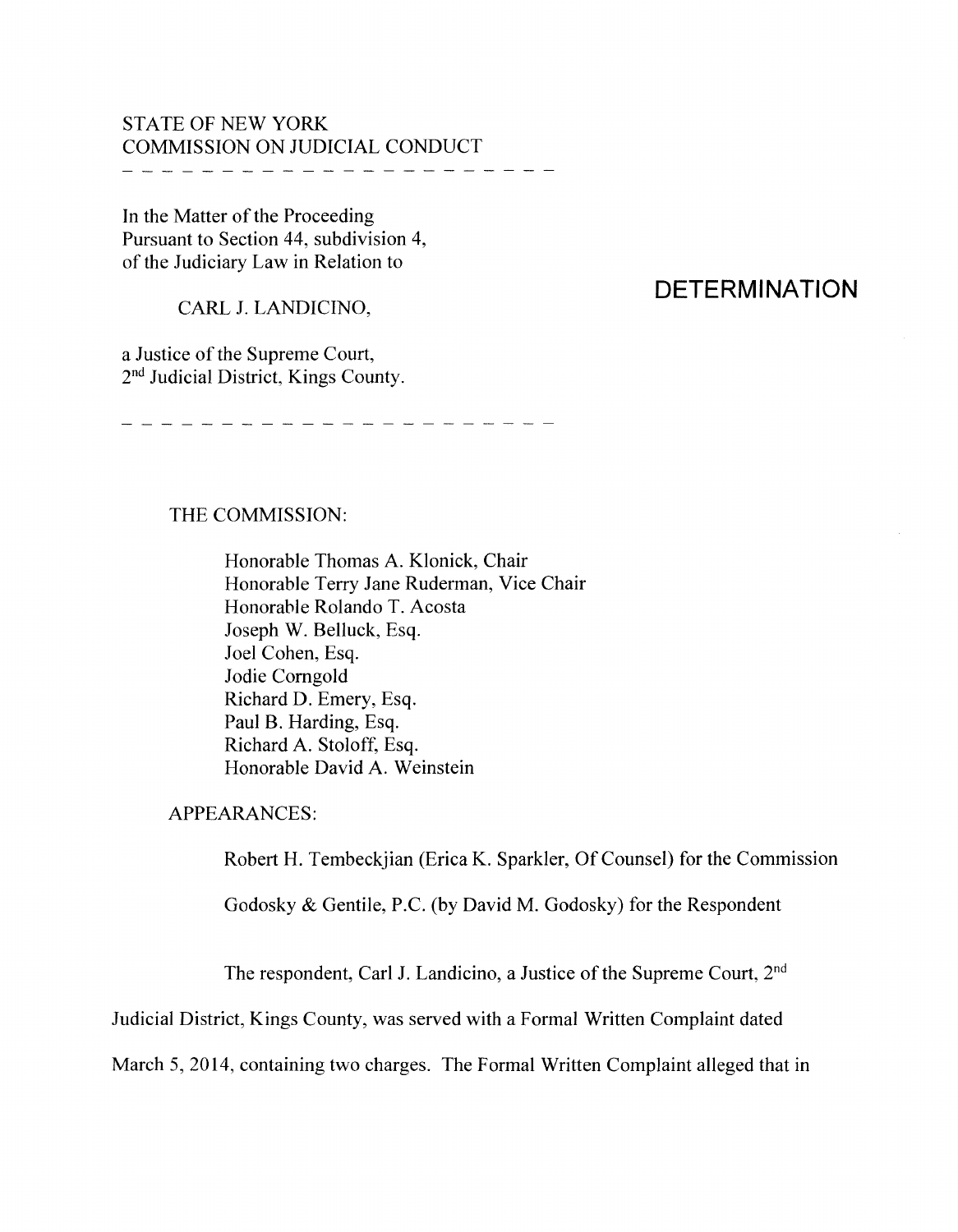October 2012 respondent drove his motor vehicle while under the influence of alcohol, resulting in his conviction for Driving While Intoxicated, and that he repeatedly asserted his judicial office to advance his private interests in connection with his arrest. Respondent filed a verified Answer dated November 26, 2014.

The Commission rejected an Agreed Statement of Facts on July 17, 2014, and denied a request to reconsider the Agreed Statement on November 4, 2014.

By Order dated November 7, 2014, the Commission designated Honorable Felice K. Shea as referee to hear and report proposed findings of fact and conclusions of law. A hearing was held on February 9 and 10, 2015, in New York City. A stipulation of facts was received in evidence; respondent testified on his own behalf and called nine witnesses. The referee filed a report dated July 15, 2015.

The parties submitted briefs with respect to the referee's report. Both sides recommended the sanction of censure. On October 1, 2015, the Commission heard oral argument and thereafter considered the record of the proceeding and made the following findings of fact.

1. Respondent has been a Justice of the Supreme Court,  $2<sup>nd</sup>$  Judicial District, Kings County, since January 1, 2012. His term expires on December 31, 2025.

As to Charge I of the Formal Written Complaint:

2. On October 17, 2012, respondent drove his car on Interstate 87 from Saratoga Springs to Colonie, New York, after voluntarily consuming a sufficient number of alcoholic beverages to cause him to become legally intoxicated within the meaning of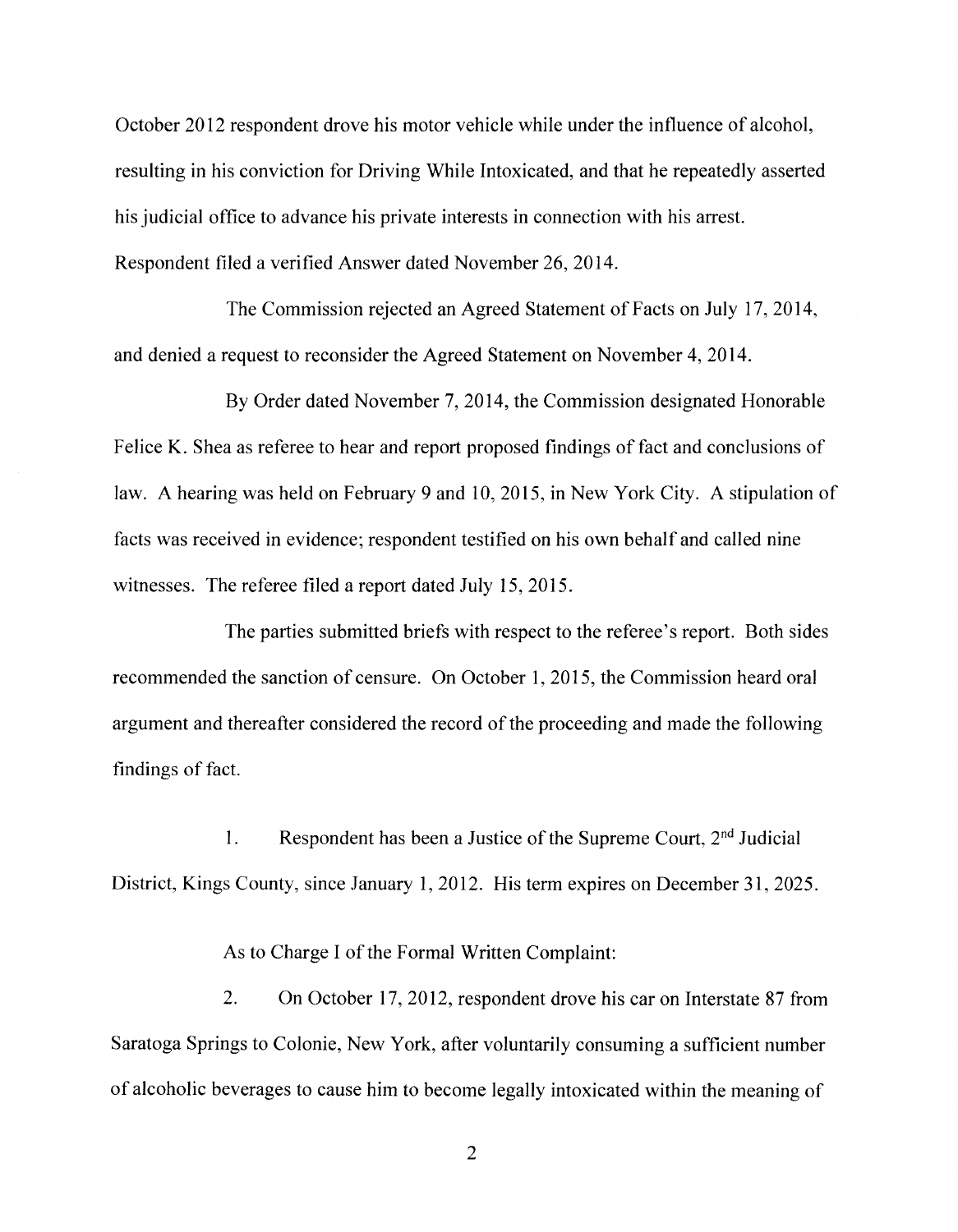Vehicle and Traffic Law ("YTL") Section 1192(3).

3. Respondent had left Saratoga Springs around 3 :00 PM on that date, after attending a judicial conference. He testified at the hearing that he "drank pretty heavily" the preceding night, and while he did not recall drinking that day, it was "not unlikely" he did so. The night before his arrest, respondent also took Xanax, which he had been prescribed, in an undetermined amount; however, the effect, if any, of this medication on his actions is uncertain and unquantifiable.

4. At about 4:00 PM, State Police Sergeant Mary McGreevy, who was in an unmarked car, observed respondent, through her rear view and side view mirrors, driving aggressively, making unsafe lane changes and following her vehicle too closely.

5. Respondent passed Sergeant McGreevy and accelerated to 80 miles per hour, in excess of the posted speed limit of 55 miles per hour. Sergeant McGreevy pursued respondent for two miles with her emergency lights and siren activated. She changed the tone of her siren two times in order to get respondent's attention, after which he abruptly came to a stop at the side of the road.

6. Sergeant McGreevy pulled over behind respondent's car and radioed her location and respondent's license plate number to a State Police operator. The license plate was a standard-issue New York State license plate that did not identify the vehicle as belonging to a judge.<sup>1</sup>

<sup>&</sup>lt;sup>1</sup> Two months later, on or about December 21, 2012, respondent replaced the license plate on his vehicle with one that identified him as a Justice of the Supreme Court. Two years later, two months prior to the hearing in this proceeding, respondent replaced the judicial license plate with a standard-issue plate.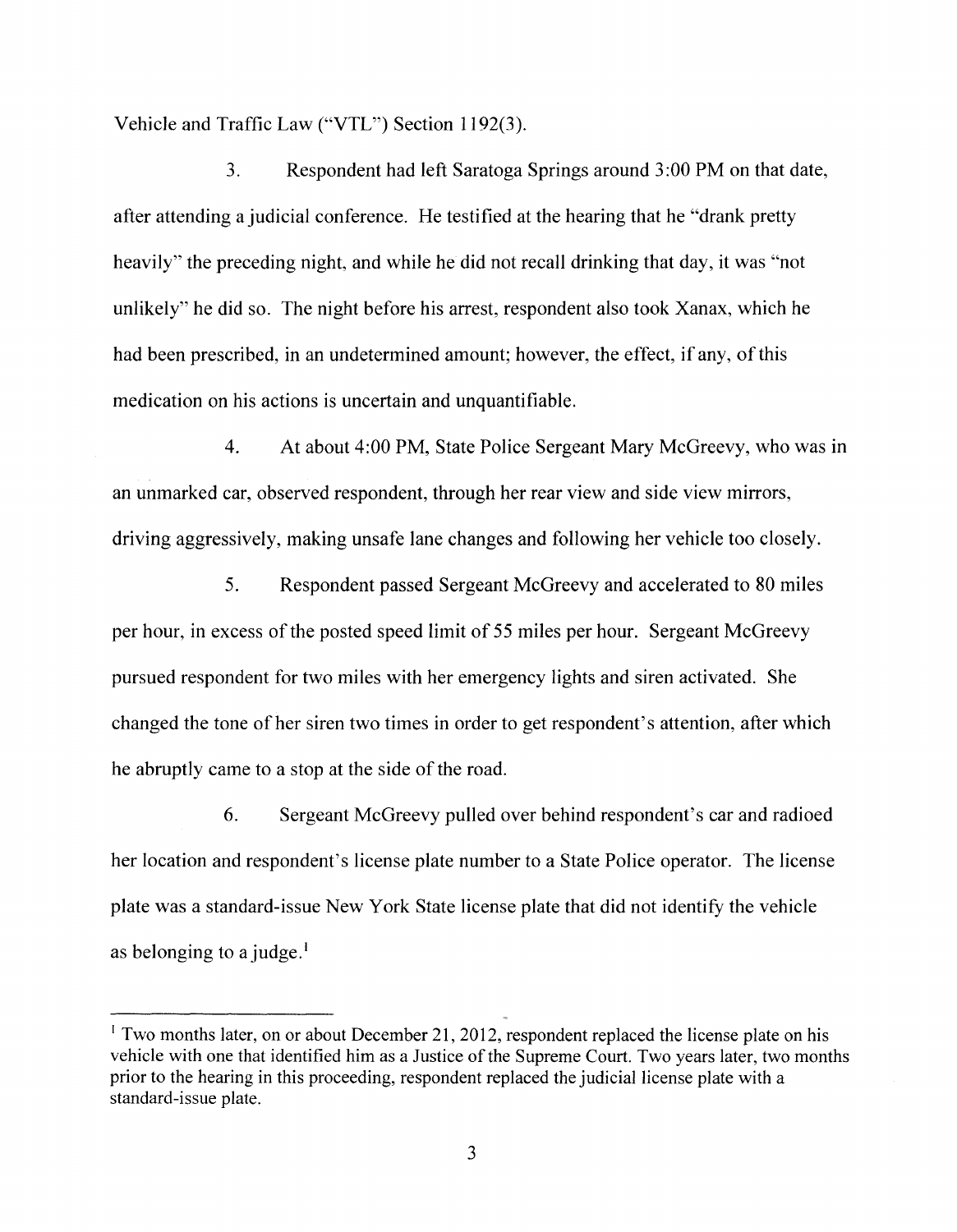7. When Sergeant McGreevy approached the car and spoke to respondent, she detected an odor of alcohol on his breath and observed that he had glassy eyes and slurred speech. Respondent stumbled when exiting his car and had an unsteady gait, and his gross motor movements were mechanical and slow.

8. Sergeant McGreevy asked respondent ifhe had any drugs on his person, and respondent said that he had prescription drugs in his luggage.

9. Respondent was cooperative and polite in his interactions with Sergeant McGreevy.

10. New York State Park Police Officer Shaun Rooney arrived at the scene shortly after 4:00 PM. He detected an odor of alcohol on respondent's breath and observed that respondent was unsteady on his feet.

11. At about 4:25 PM, State Police Trooper Eric Terraferma arrived at the scene. He detected an odor of alcohol on respondent's breath and observed that respondent had difficulty keeping his balance.

12. Trooper Terraferma conducted three field sobriety tests – the horizontal gaze nystagmus, one-leg stand and finger-to-nose tests – all of which respondent failed.

13. Trooper Terraferma asked respondent to take a portable breath test, but respondent refused to do so. Respondent was then placed under arrest.

14. While seated in Trooper Terraferma's police car, respondent again was asked if he would submit to a chemical breath test. Respondent stated that he would not do so.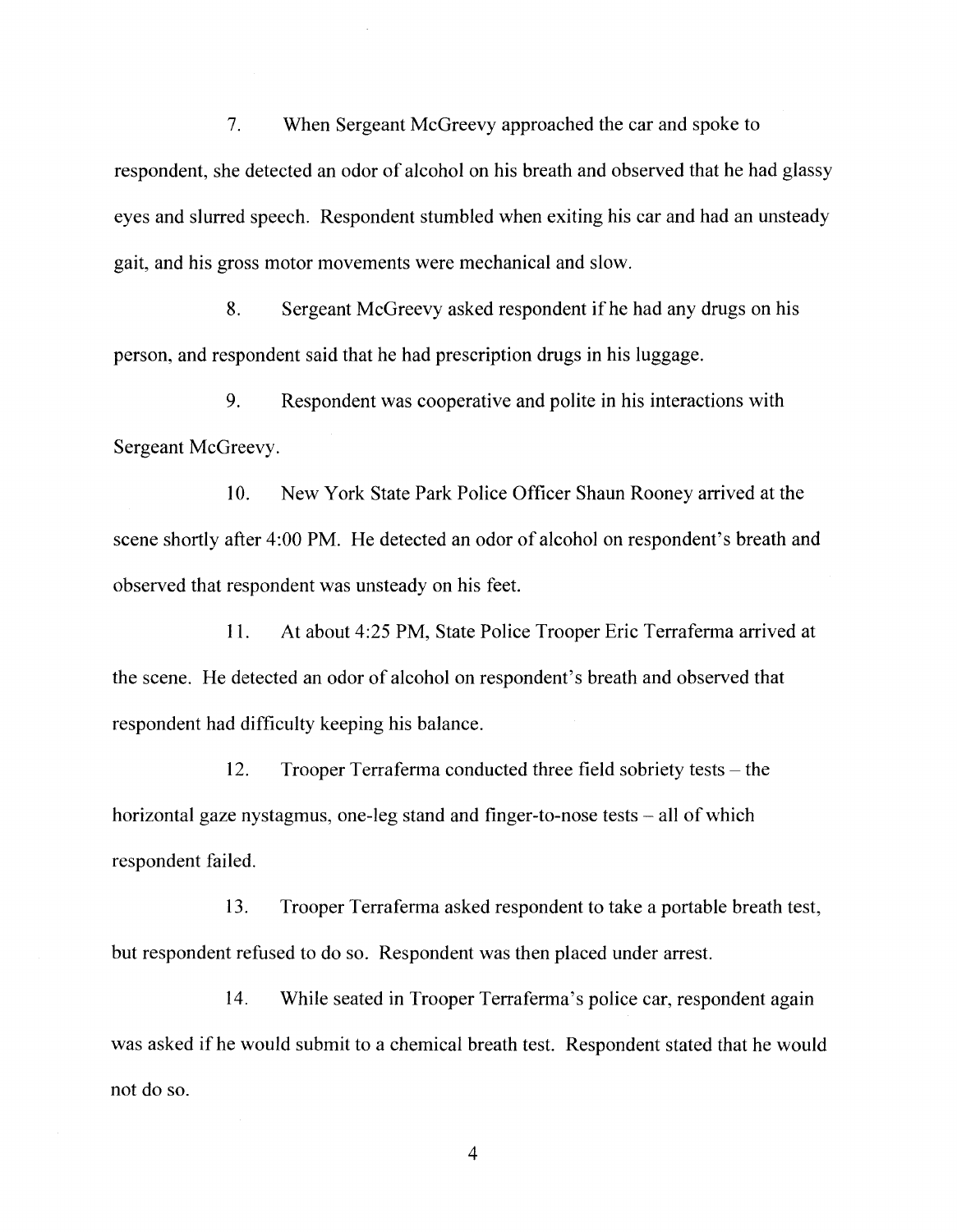15. Respondent was taken to the State Police Station in Latham, New York. At the police station, respondent was asked two more times to submit to a breath test, and he refused to do so. At the hearing in this proceeding, respondent testified that his refusal to submit to a breath test was "unconscionable."

16. By simplified traffic information respondent was charged with Driving While Intoxicated (VTL § 1192[3]); Driving While Ability Impaired (VTL §1192[1]); Following Too Closely (VTL §l 129[a]); Moving from a Lane Unsafely (VTL § 1128[a]); Speeding (VTL § 1180[b]); and Refusal to Take a Breath Test (VTL §1194[1][b]). On January 2, 2013, respondent was indicted by a Grand Jury in Albany County and charged with Driving While Intoxicated (VTL §1192[3]); Reckless Driving (VTL §1212); Refusal to Take a Breath Test (VTL §1194[l][b]); Following Too Closely (VTL §1129[a]); Speeding (VTL §1180[d][l]); and Moving from a Lane Unsafely (VTL §l 128[a]).

17. On January 29, 2013, respondent appeared before Judge Stephen W. Herrick in Albany County Court and pied guilty to Driving While Intoxicated in violation of VTL Section 1192(3 ), a misdemeanor, in full satisfaction of all charges. Respondent was sentenced to a one-year conditional discharge, a \$500 fine and a \$395 surcharge. Respondent was also required to successfully complete substance abuse treatment and to attend the Victim Impact Panel and the Drinking Driver Program. Respondent's driver's license was revoked for one year, and he was required to have an ignition interlock device installed on his car for one year.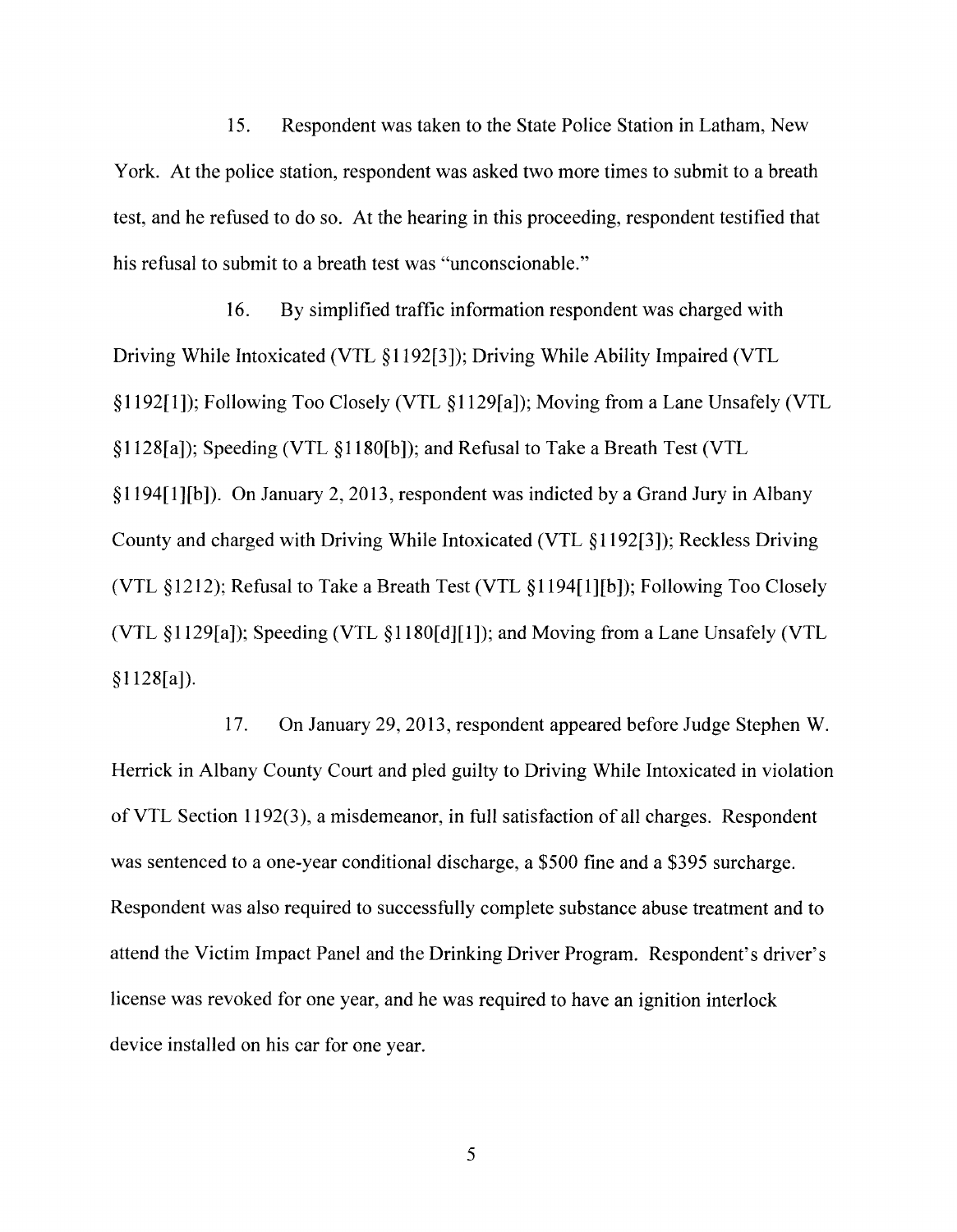As to Charge II of the Formal Written Complaint:

18. On October 17, 2012, at about 4:00 PM, when Sergeant McGreevy stopped respondent's car, she asked for his driver's license and vehicle registration. In response, respondent handed her his driver's license and his Unified Court System judicial identification card, which identified him as a judge.

19. Thereafter, respondent at least twice volunteered that he was coming from a judicial conference although Sergeant McGreevy had not asked him where he was coming from or where he had been.

20. Respondent told Sergeant McGreevy that he wanted to show her his luggage in the trunk of his car in order to prove that he was coming from a judicial conference, and, despite Sergeant McGreevy's request that respondent not open the trunk, he did so.

21. After respondent was placed under arrest and handcuffed, he said to Sergeant McGreevy, in words or substance, "Is this how you treat a Supreme Court Judge?"

22. During the drive to the State Police Station in Latham, respondent referred to the fact that he was a judge.

23. At the station house, respondent said, in words or substance, "Is this the way you treat a Supreme Court Justice?" and "Couldn't this just be resolved with a Speeding ticket?" and/or "Couldn't this just be made a Speeding ticket?"

#### Additional Factors

24. Respondent acknowledges that he is an alcoholic and has been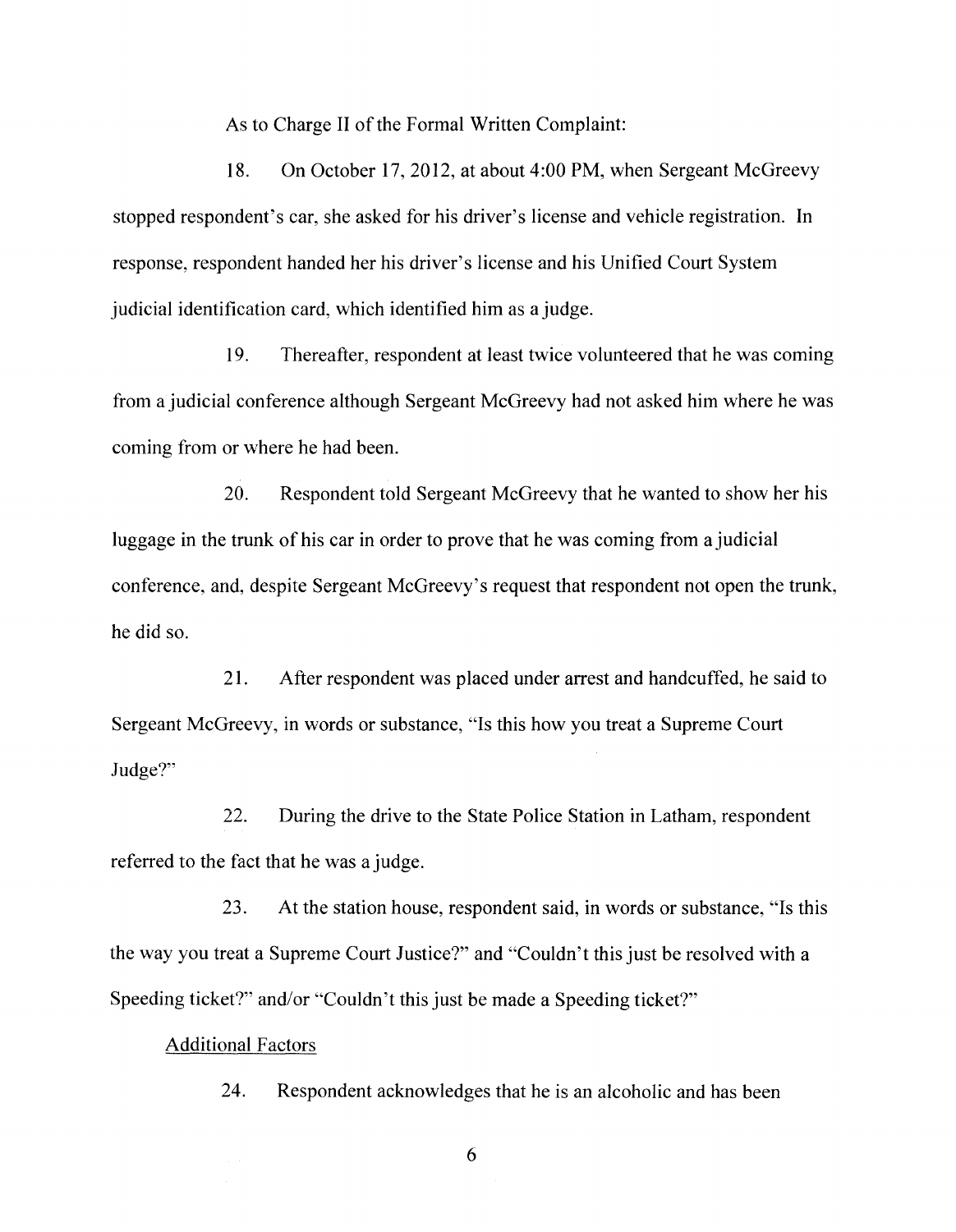suffering from alcoholism for approximately the last four years. He states that his arrest was a trigger for him to obtain the help that he needed to treat his condition.

25. Respondent attended an inpatient alcohol rehabilitation program for 19 days in November 2012. Beginning in January 2013, he attended an intensive outpatient alcohol rehabilitation program four times per week for approximately two months, followed by a relapse prevention alcohol rehabilitation program two times per week for approximately four months. Since August 2013, he has attended a weekly outpatient alcohol rehabilitation group. Respondent avers that he has regularly attended Alcoholics Anonymous meetings at least once a week since November 2012, and the Administrator has no evidence to the contrary. From December 2012 through May 2014, respondent attended individual therapy sessions with a psychologist twice a week. Since June 2014, respondent has attended individual therapy sessions with a psychologist once a week. In addition, after attending the Victim Impact Panel as required by his sentence, respondent has returned to speak to other drunk driving offenders about his life experience as a judge before and after conviction to demonstrate that the law treats all offenders equally.

26. Respondent avers that he has not had an alcoholic drink since May 2013, and the Administrator has no evidence to the contrary.

27. Respondent acknowledges that it was wrong under these circumstances to identify himself as a judge to the police. He regrets that he did not behave in a manner consistent with the integrity and dignity required of all judges, on or off the bench.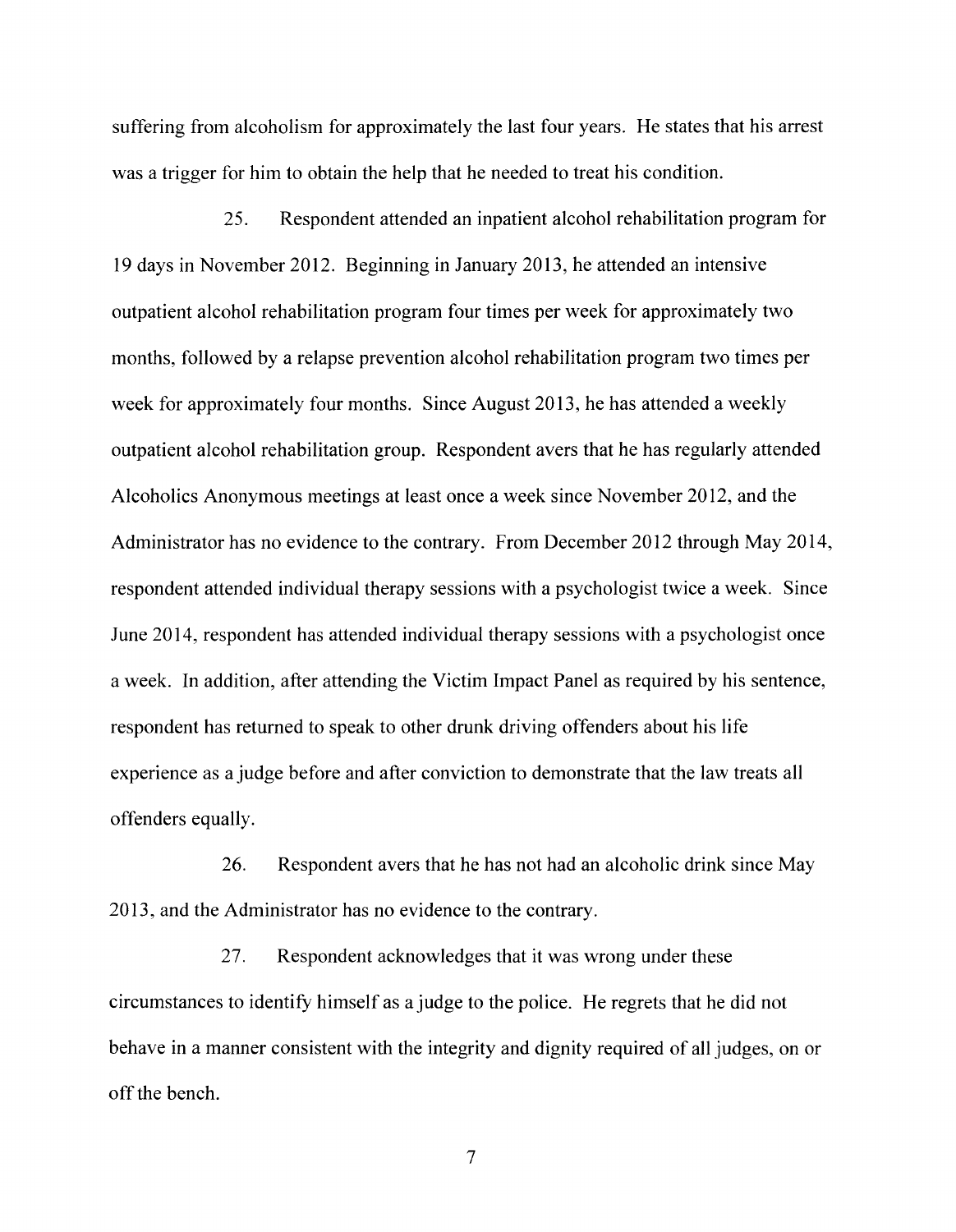28. Respondent avers that he has never been impaired at any time while attending to his official judicial duties and that the consumption of alcohol has never impacted on his ability to preside over any case. The Administrator has no evidence to the contrary. There is no claim in the pending Complaint that respondent engaged in onthe-bench misconduct or committed any other dereliction with respect to the discharge of his adjudicative responsibilities.

Upon the foregoing findings of fact, the Commission concludes as a matter of law that respondent violated Sections 100.1, 100.2(A), 100.2(C) and 100.4(A)(2) of the Rules Governing Judicial Conduct ("Rules") and should be disciplined for cause, pursuant to Article 6, Section 22, subdivision a, of the New York State Constitution and Section 44, subdivision 1, of the Judiciary Law. Charges I and II of the Formal Written Complaint are sustained, and respondent's misconduct is established.

As the Court of Appeals recently stated, Driving While Intoxicated ("DWI") is "'a very serious crime' ... that has long posed a 'menace' to highway safety ... and has caused many tragic consequences" *(People v. Washington,* 23 NY3d 228, 231 [2014] [internal citations omitted]). In language that seems applicable to the facts presented here, "[g]rievous harm to innocent victims could have been caused by defendant's driving with a blood alcohol level of .15% while speeding and weaving in and out of lanes, had [he] not been caught and stopped" *(County of Nassau v. Canavan,* 1 NY3d 134, 140 [2003]).

Respondent violated his ethical obligation to respect and comply with the

8

in a c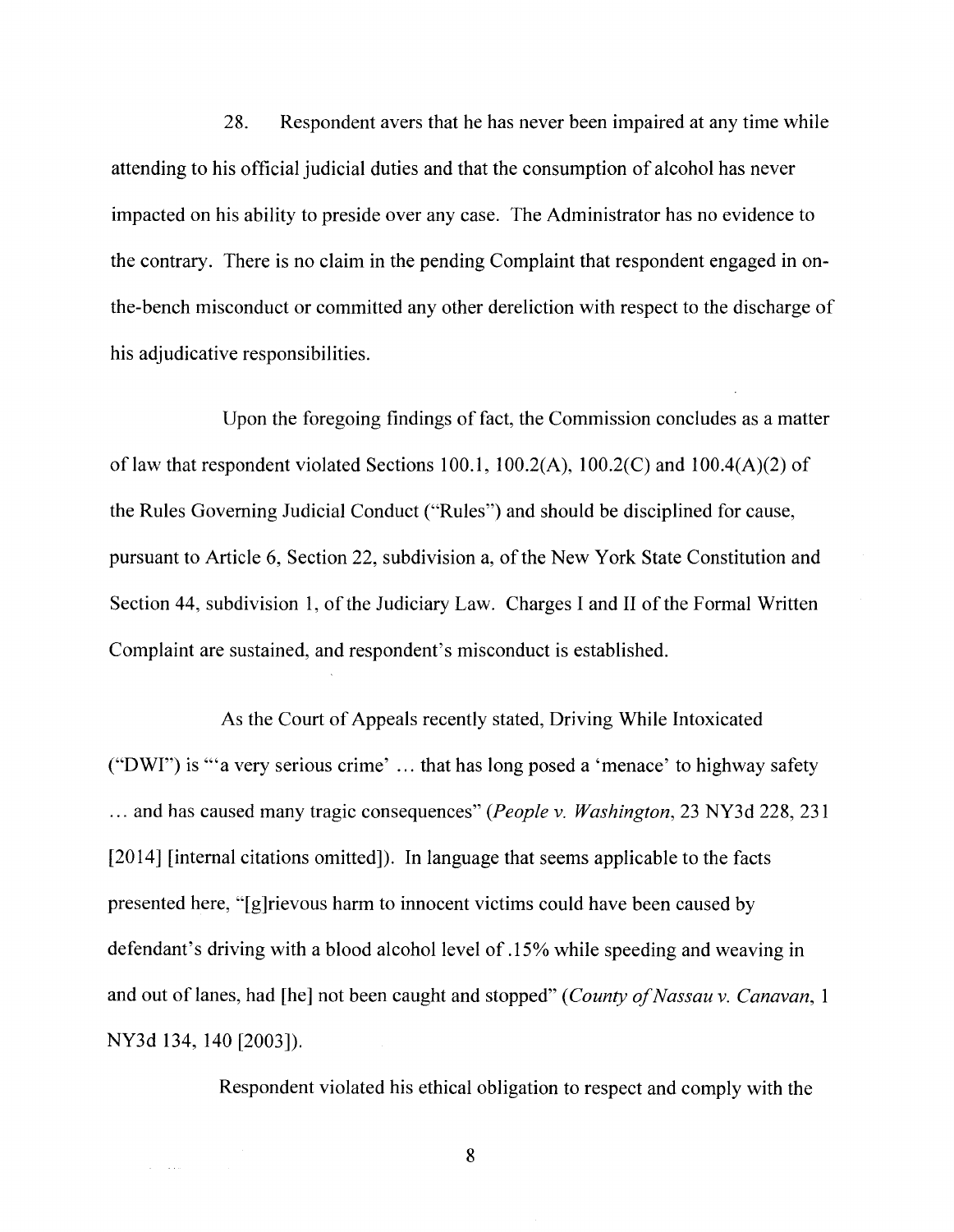law by operating a motor vehicle at a high speed while legally intoxicated, resulting in his conviction for DWI, a misdemeanor. His unlawful, reckless conduct – which occurred just after he had attended a judicial conference, and which included leading police on a high-speed two-mile pursuit prior to his arrest – endangered public safety and brought the judiciary as a whole into disrepute. *See Matter of Martineck,* 2011 NYSCJC Annual Report 116, and cases cited therein. Moreover, during his arrest respondent engaged in additional egregious misconduct by repeatedly asserting his judicial status, in contravention of well-established ethical standards (Rules, *§* 100.2[C]), leaving no doubt that he was seeking favorable treatment simply because of his judicial position. *See, e.g., Matter of Maney,* 2011 NYSCJC Annual Report 106. In its totality, respondent's behavior warrants a severe sanction.

In determining an appropriate disposition for alcohol-related driving offenses, the Commission in prior cases has considered mitigating and/or aggravating circumstances, including the level of intoxication, whether the judge's conduct caused an accident or injury, whether the conduct was an isolated instance or part of a pattern, the conduct of the judge during arrest (including whether the judge was cooperative or asserted his or her judicial position), and the judge's acceptance of responsibility and willingness to seek appropriate treatment. *See Matter of Newman,* 2014 NYSCJC Annual Report 164 (judge was convicted of Driving While Ability Impaired ["D WAI"] after rear-ending a car stopped at a traffic light; was uncooperative and engaged in "unruly, self-destructive and at times suicidal behavior" during his arrest [censure]); *Matter of Apple,* 2013 NYSCJC Annual Report 95 (DWI conviction, based on a blood alcohol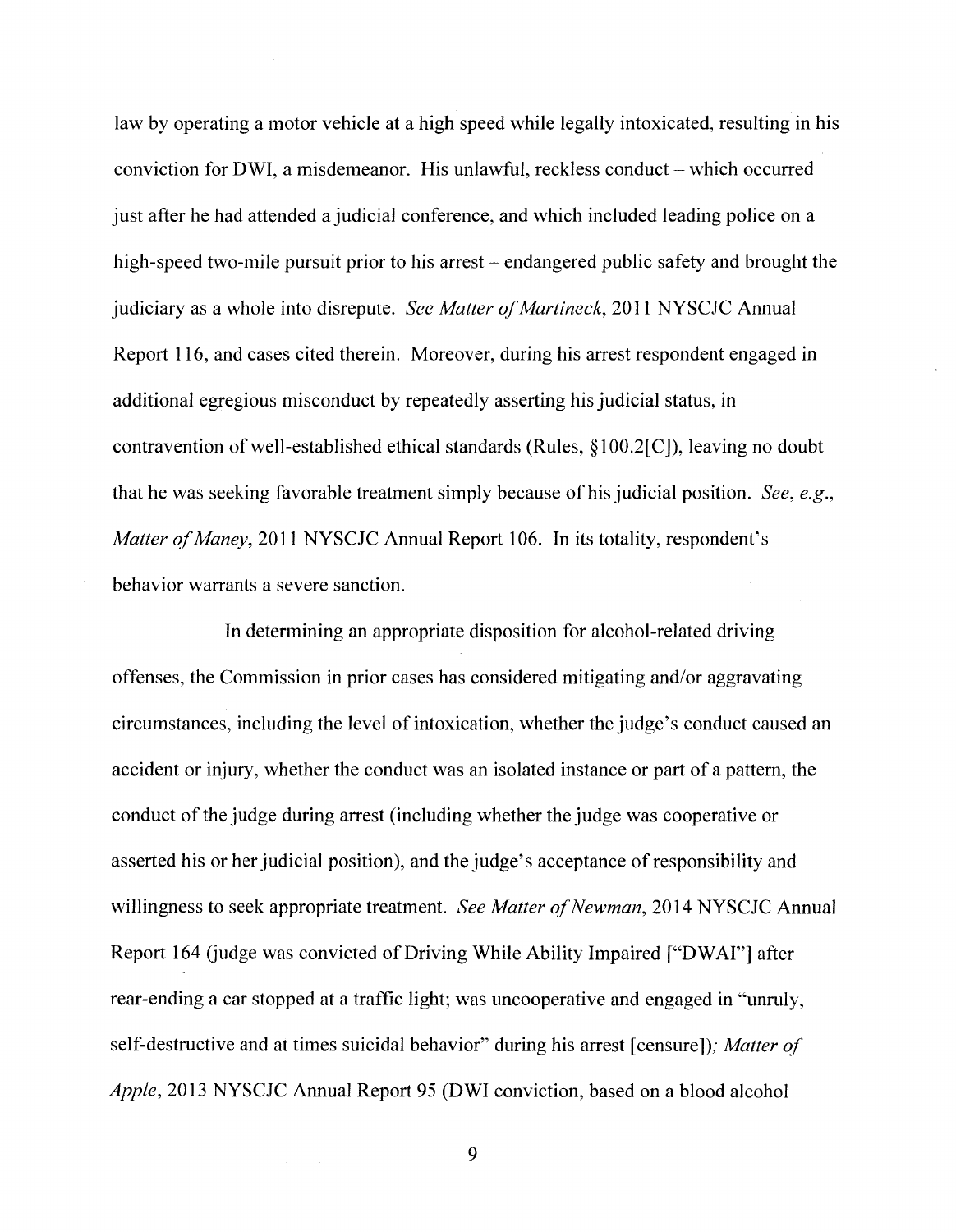content ["BAC"] of .21 % [censure]); *Matter of Maney, supra* (DW Al conviction; judge made an illegal U-tum to avoid a checkpoint, repeatedly identified himself as a judge and asked for "professional courtesy" [censure]); *Matter of Martineck, supra* (DWI conviction, based on a BAC of .18%, after driving erratically and hitting a mile marker [censure]); *Matter of Burke,* 2010 NYSCJC Annual Report 110 (DW AI conviction after causing a minor accident [censure, in part for additional misconduct]); *Matter of Mills,*  2006 NYSCJC Annual Report 218 (though acquitted of DWI, judge admitted operating a motor vehicle after consuming alcoholic beverages, "vehemently" protested her arrest and made offensive statements to the arresting officers [censure]); *Matter of Pajak,* 2005 NYSCJC Annual Report 195 (DWI conviction after a property damage accident [admonition]); *Matter of Stelling,* 2003 NYSCJC Annual Report 165 (DWI conviction following a prior conviction for DWAI before he was a judge [censure]); *Matter of Burns,* 1999 NYSCJC Annual Report 83 (DWAI conviction [admonition]); *Matter of Henderson,* 1995 NYSCJC Annual Report 118 (DWAI conviction; judge referred to his judicial office during the arrest and asked, "Isn't there anything we can do?" [admonition]); *Matter of Siebert*, 1994 NYSCJC Annual Report 103 (DWAI conviction after causing a three-car accident [admonition]); *Matter of Innes,* 1985 NYSCJC Annual Report 152 (DWAI conviction; judge's car struck a patrol car while backing up [admonition]); *Matter of Quinn,* 54 NY2d 386, 395 (1981) (DWI conviction after a prior conviction for DWAI and other alcohol-related incidents; judge was uncooperative and abusive to arresting officers and repeatedly referred to his judicial position [removal reduced to censure by the Court of Appeals in view of the judge's retirement and ill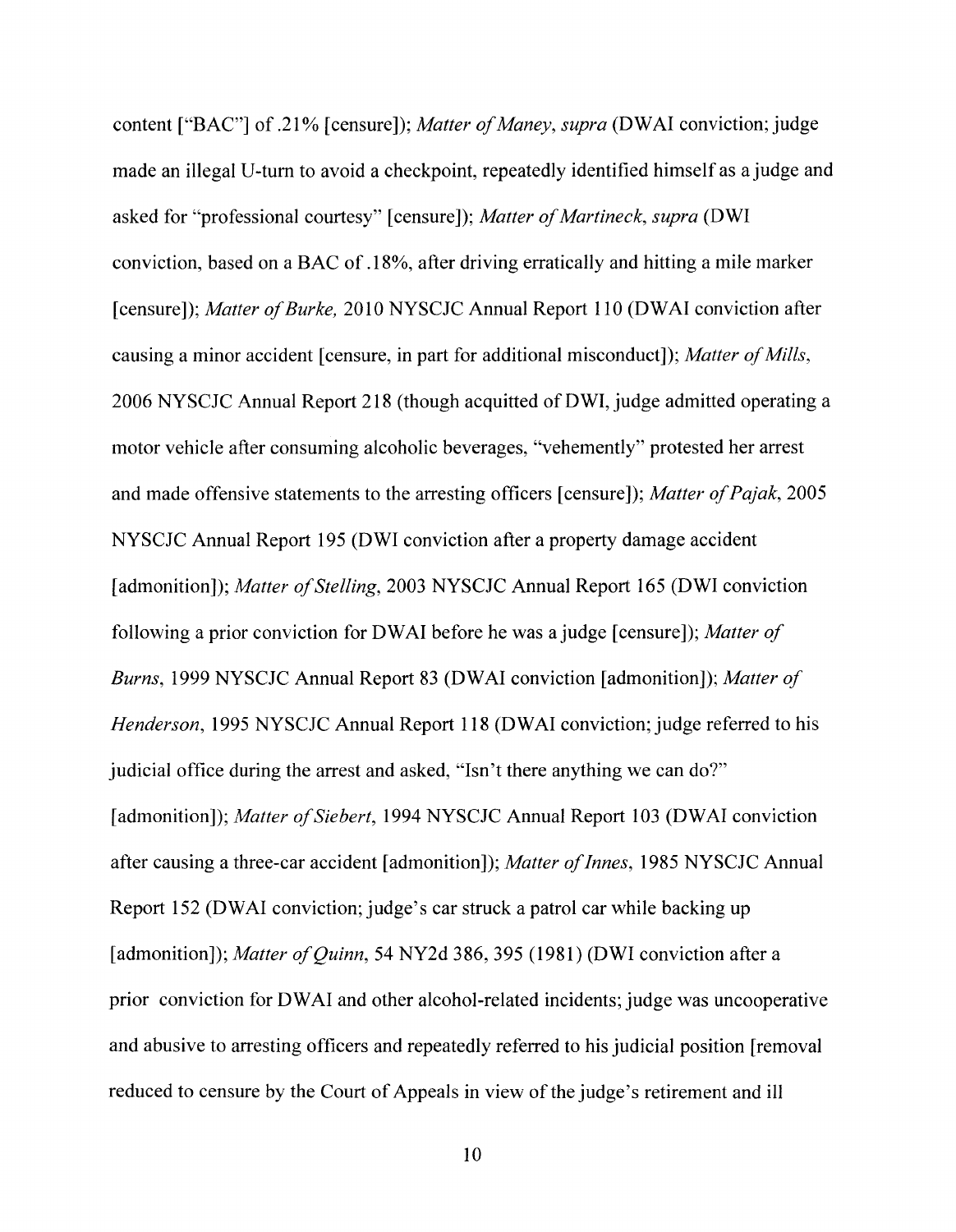health, noting "his manifest unfitness for judicial office"]); *Matter of Barr,* 1981 NYSCJC Annual Report 139 (two alcohol-related convictions; judge asserted his judicial office and was abusive and uncooperative during his arrests, but had made "a sincere effort to rehabilitate himself' [censure]).

In this matter, the record establishes that respondent operated his vehicle while intoxicated, at a high speed (at least 80 miles per hour) and in an unsafe manner, and continued to do so for two more miles while pursued by police, with emergency lights and siren activated, before stopping abruptly. While he was not charged with attempting to flee, his conduct imperiled the lives of others, including other motorists, their passengers and law enforcement personnel. Although he refused to take a breath test<sup>2</sup>, the field sobriety tests and the observations of several police officers leave no doubt that respondent's ability to drive safely was seriously impaired by alcohol. Indeed, he has acknowledged that "due at least in part" to the degree of his intoxication at the time, he "does not specifically recall the details of all of his statements and actions" during and after his arrest.

Exacerbating this serious misconduct, throughout this entire incident respondent invoked his judicial position, creating the appearance that he was using the

 $2$  New York's "implied consent" law requires a driver to submit to such testing upon the request of an officer who reasonably suspects impairment by drugs or alcohol, and refusing to do so triggers serious consequences, including a one-year suspension of the driver's license and a fine (YTL §l 194.2(a][l]). The Court of Appeals has stated that such testing is "an important investigative tool" in an attempt to combat the scourge of alcohol-related driving offenses *(People v. Washington, supra,* 23 NY3d at 231 ). At the hearing, respondent testified that refusing to take the breath test was "unconscionable," and indeed - despite the stipulation that he was "cooperative" during the arrest - he acknowledged that he "wouldn't characterize my behavior as polite or cooperative" (Tr 51, 64).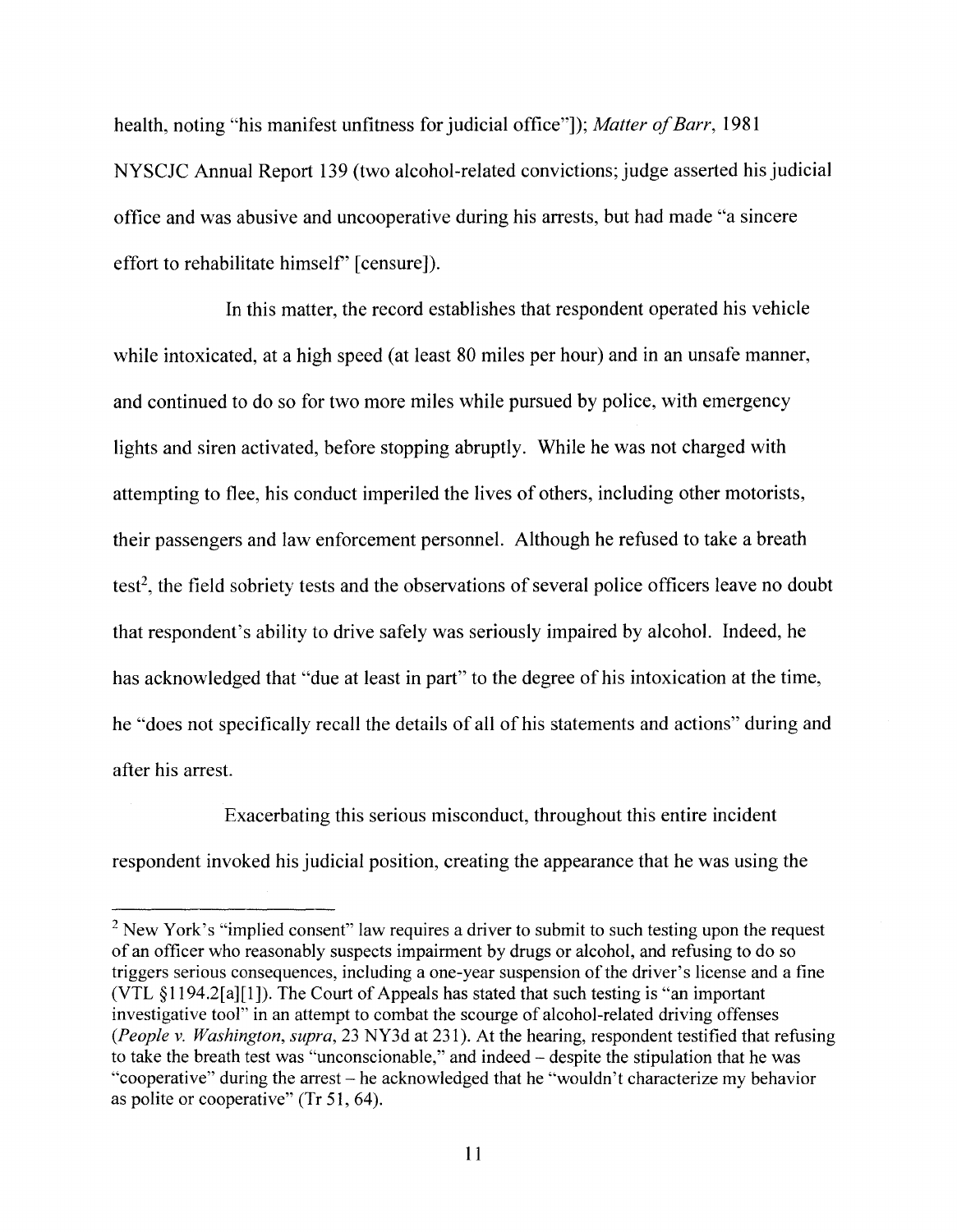prestige of judicial office in an attempt to minimize the consequences of his unlawful behavior. Respondent does not dispute the recollections of various law enforcement personnel that on repeated occasions - at the scene of his arrest, in the police car, and at the police station  $-$  he referred to his judicial status. While respondent attributes this behavior to his diminished capacity and judgment due to his intoxication, that factor in no way excuses or diminishes his responsibility for his actions.

Initially, respondent interjected his judicial status into the incident by producing his judicial identification card when asked for his driver's license and vehicle registration, conveying the appearance that he was asserting his judicial office in order to obtain special treatment by the police. Standing alone, such behavior can warrant public discipline. *See Matter of Werner,* 2003 NYSCJC Annual Report 198 (although acquitted of DWI, judge was admonished for giving the police officer his judicial ID when stopped and asked for his driver's license). Thereafter, respondent continued to invoke his judicial position. He volunteered "at least twice" that he was coming from a judicial conference and offered to show his luggage in his trunk to prove it; then, refusing to heed the officer's specific instruction that he not open his trunk, he proceeded to do so. It was unnecessary and completely irrelevant for respondent to mention his attendance at a judicial conference, except as a means of calling attention to his judicial status and conveying the message that, as a judge, he was entitled to special consideration. Finally, respondent underscored that message by stating several times, in words or substance, "Is this how you treat a Supreme Court Justice?", while asking if the matter could be resolved with a Speeding ticket – an unmistakable, specific request for special treatment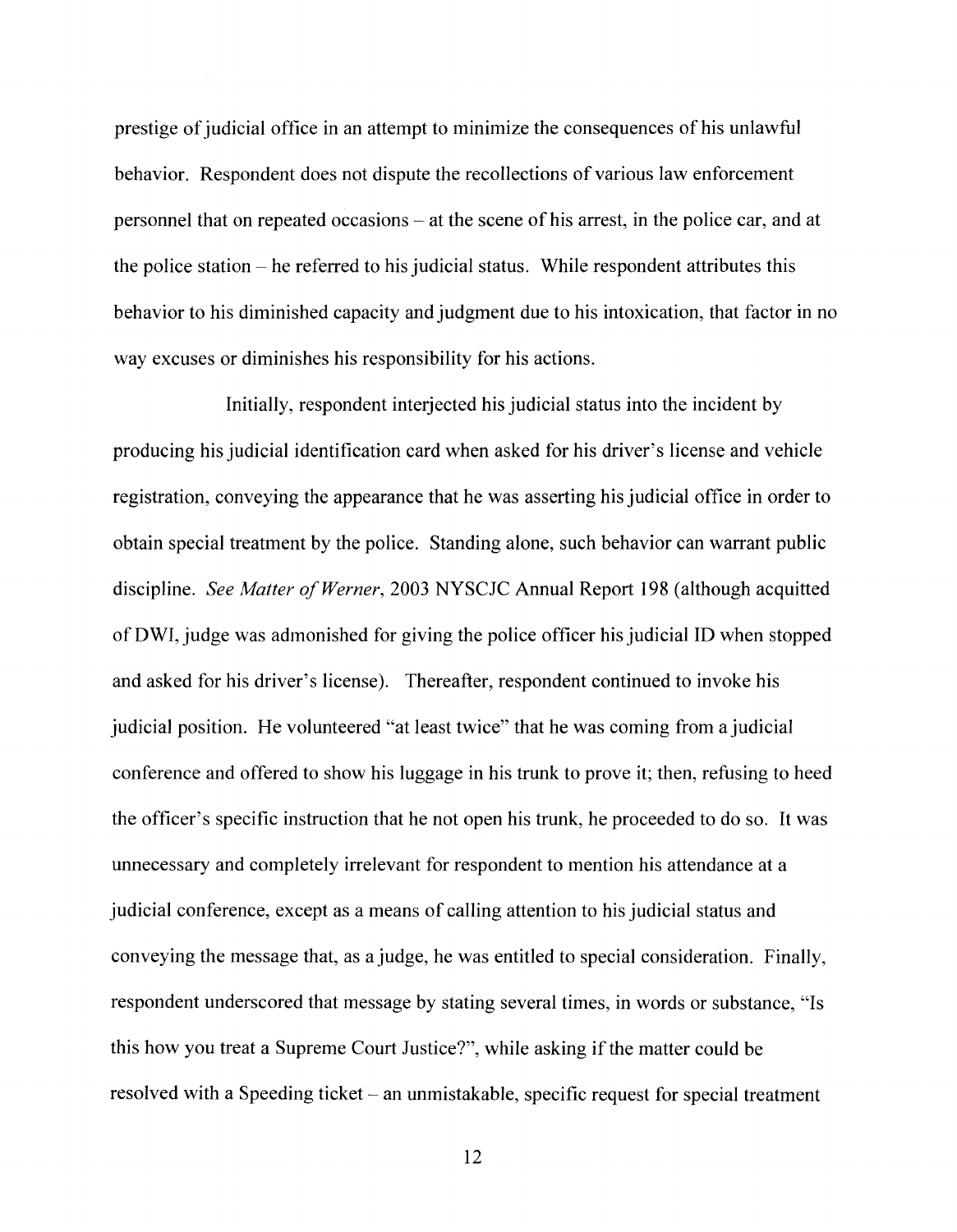based on his judicial status. The implicit message in respondent's actions and statements - that because he is a high-ranking judge, he should be exempt from the ordinary standards of law enforcement that apply to others  $-$  is repugnant and inconsistent with ethical standards prohibiting a judge from using the prestige of judicial office to advance private interests (Rules, § 100.2[C]). As the Commission has stated: "Public confidence in the fair and proper administration of justice requires that judges, who are sworn to uphold the law, neither request nor receive special treatment when the laws are applied to them personally" *(Matter of Werner, supra,* 2003 NYSCJC Annual Report at 199).

In determining the appropriate sanction, we must consider whether this single incident, which occurred during respondent's first year as a judge, has irreparably damaged his effectiveness as a judge and whether the public interest is served by permitting him to remain on the bench in the face of such serious misconduct.<sup>3</sup> While we view respondent's misconduct as extremely serious, we have concluded that it does not establish that he is "unfit to remain in office" *(Matter of Reeves, 63 NY2d 105, 111*) [1984]).

In making this determination, we are mindful of respondent's frank acknowledgment that he suffers from the insidious disease of alcoholism and his assertion that this episode "was a trigger for him to obtain the help that he needed to treat

 $3$  We note that although there is no evidence that respondent's consumption of alcohol affected his performance of judicial duties, that fact "is not determinative" since a judge "also has a higher obligation to insure that his conduct off the Bench does not undermine the integrity of the judiciary or public confidence in his character and judicial temperament" *(Matter of Quinn, supra,* 54 NY2d at 392).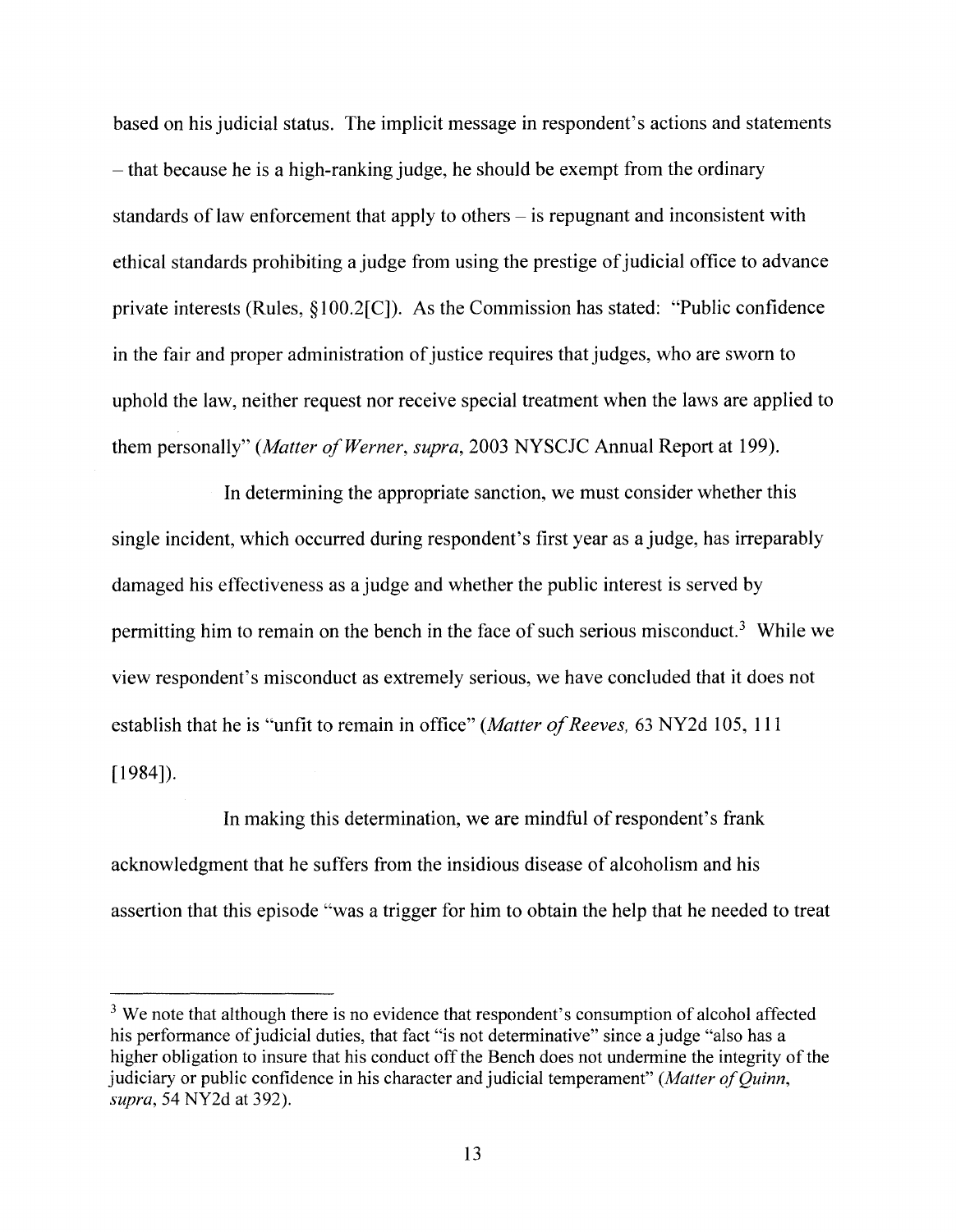his condition" (Stipulation, par 29). In this regard, the record before us of his ongoing rehabilitative efforts and his commitment to sobriety is compelling. Since his arrest more than three years ago, as the referee has noted, respondent has "made extensive efforts to become rehabilitated as well as to assist others similarly afflicted" (Report, p 10); he has undergone inpatient and outpatient treatment and counseling, continues to regularly attend individual therapy sessions and Alcoholics Anonymous meetings, and has continued to appear at the Victim Impact Panel to speak to other drunk driving offenders about his own experiences as a judge who is an alcoholic.

Despite some admitted relapses after the incident, respondent avers that he has not had an alcoholic drink since May 2013. Were it not for the abundant evidence that respondent has taken significant steps to rehabilitate himself, and seems to be succeeding, we would vote to remove him for his egregious conduct.

To be sure, the Commission has encouraged judges who need assistance with alcohol-related problems to take advantage of the services that exist *"before* the effects of alcoholism exhibit themselves in behavior that must be addressed in a disciplinary setting" (2014 NYSCJC Annual Report 23 [emphasis added]). While we give due weight to respondent's rehabilitative efforts, we emphasize that the result in this case should not suggest that professing a commitment to sobriety *after* an alcohol-fueled incident of misconduct will guarantee that a judge can avoid removal for egregious misconduct *(see Matter of Aldrich,* 58 NY2d 279, 283 [1983] [judge was removed for presiding over two court sessions while under the influence of alcohol, engaging in conduct that included "displays of vulgarity and racism and ... threats of violence both on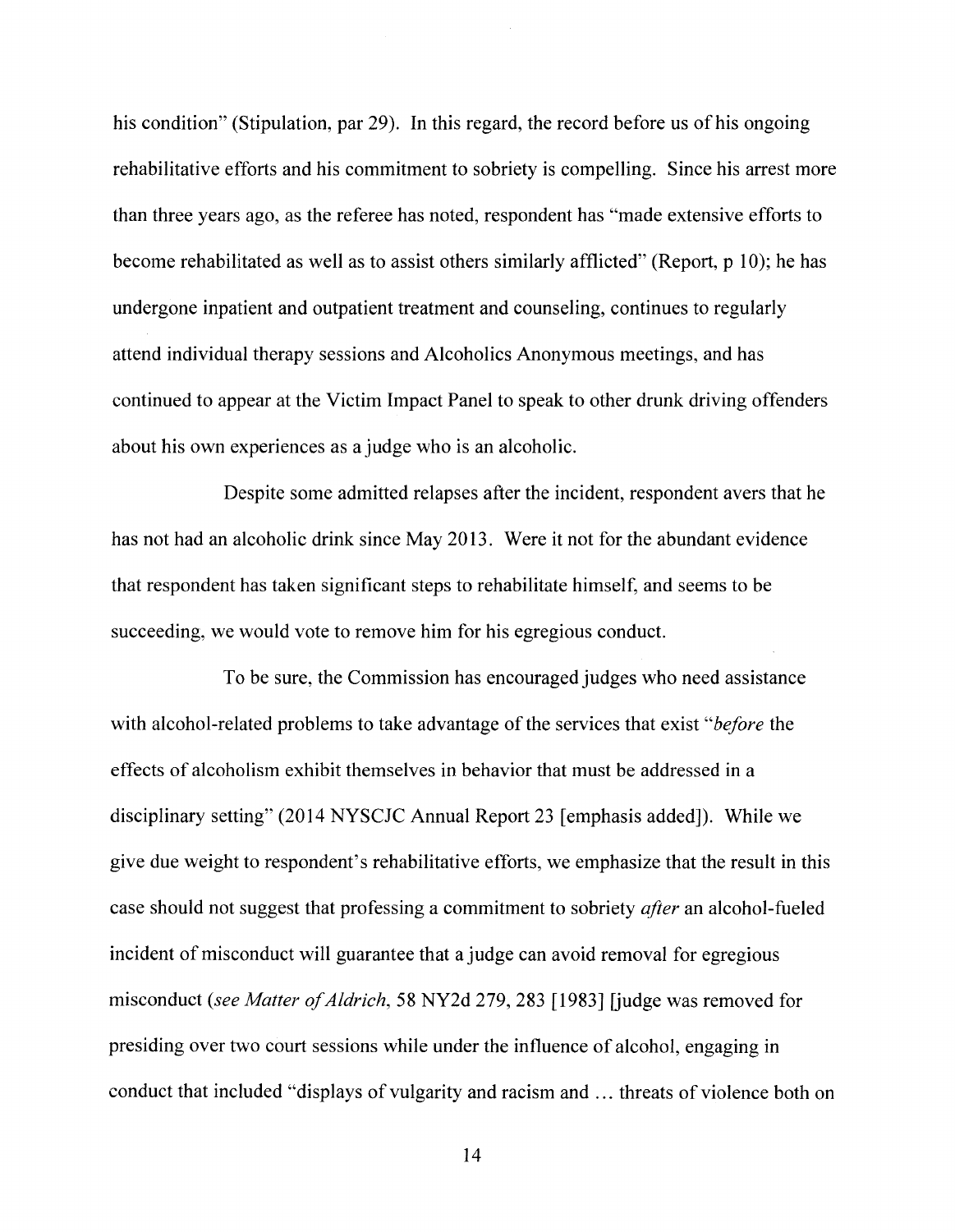and off the Bench").

In determining the sanction here, we are also mindful of the referee's findings that respondent has been "cooperative" and "contrite" and that his "candid" and "forthright" testimony at the hearing reflects that he "has insight into the nature of his disease" and "has taken responsibility for his actions" (Report, pp 10-11 ). We thus conclude, based on the totality of the record before us, that respondent should be censured.

As we have stated recently in several cases involving alcohol-related driving offenses with significant aggravating factors *(Matter of Newman, Matter of Martine ck* and *Matter of Maney, supra),* were the sanction of suspension from judicial office without pay available to us, we would have imposed it in those cases, and would impose it here, to reflect the seriousness of such behavior. Absent that alternative, we have concluded that censuring respondent not only underscores the seriousness of such misconduct, but also serves as a reminder to respondent and to the public that judges at all times are held to the highest standards of conduct, even off the bench (Rules,  $§100.2[A]$ ).

By reason of the foregoing, the Commission determines that the appropriate disposition is censure.

Judge Klonick, Judge Ruderman, Judge Acosta, Mr. Belluck, Ms. Comgold, Mr. Emery, Mr. Harding, Mr. Stoloff and Judge Weinstein concur. Mr. Belluck files a concurring opinion, which Mr. Emery and Judge Weinstein join.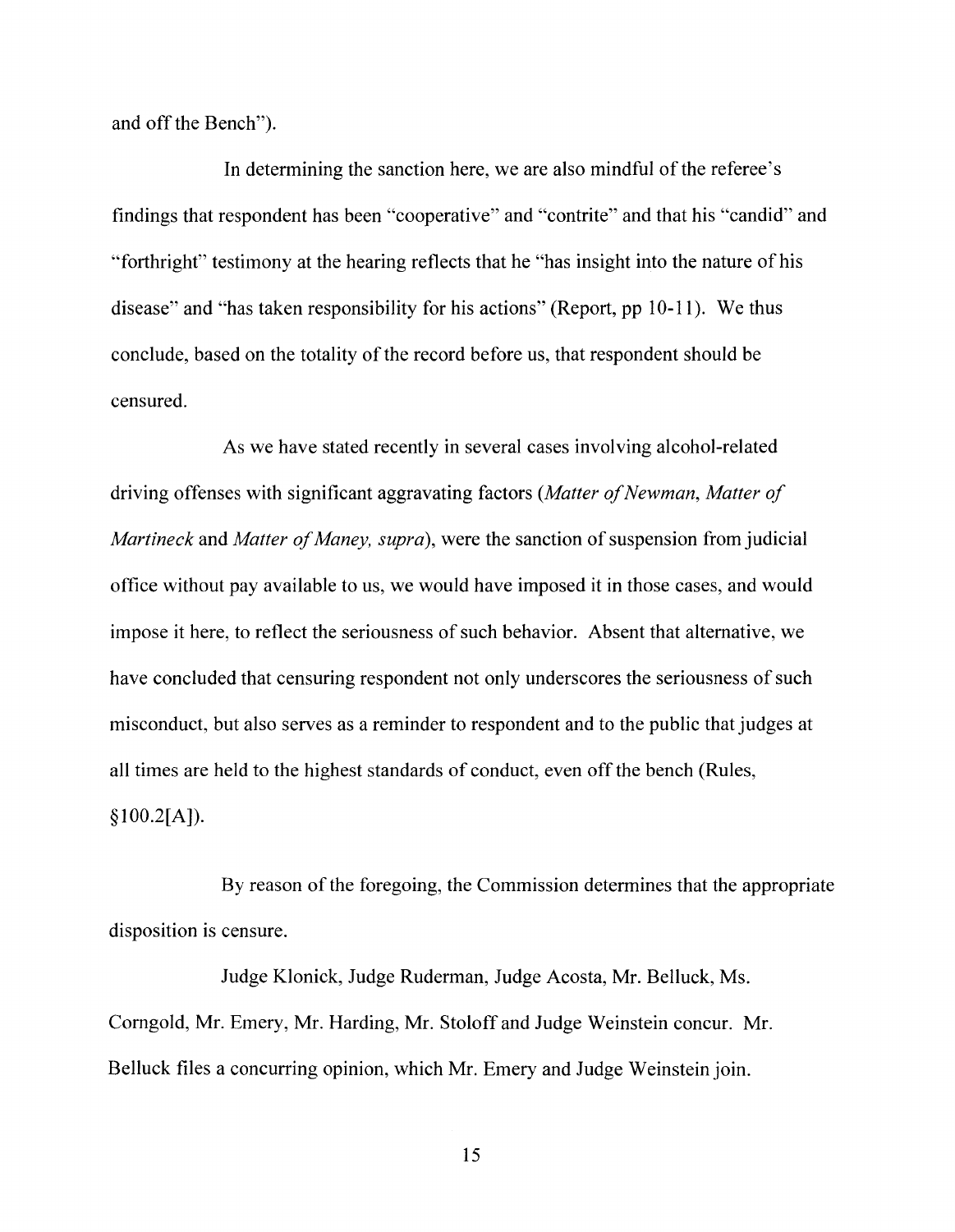Mr. Cohen was not present.

## **CERTIFICATION**

It is certified that the foregoing is the determination of the State

Commission on Judicial Conduct.

Dated: December 28, 2015

Ean M Savarye

Jean M. Savanyu, Esq. Clerk of the Commission New York State Commission on Judicial Conduct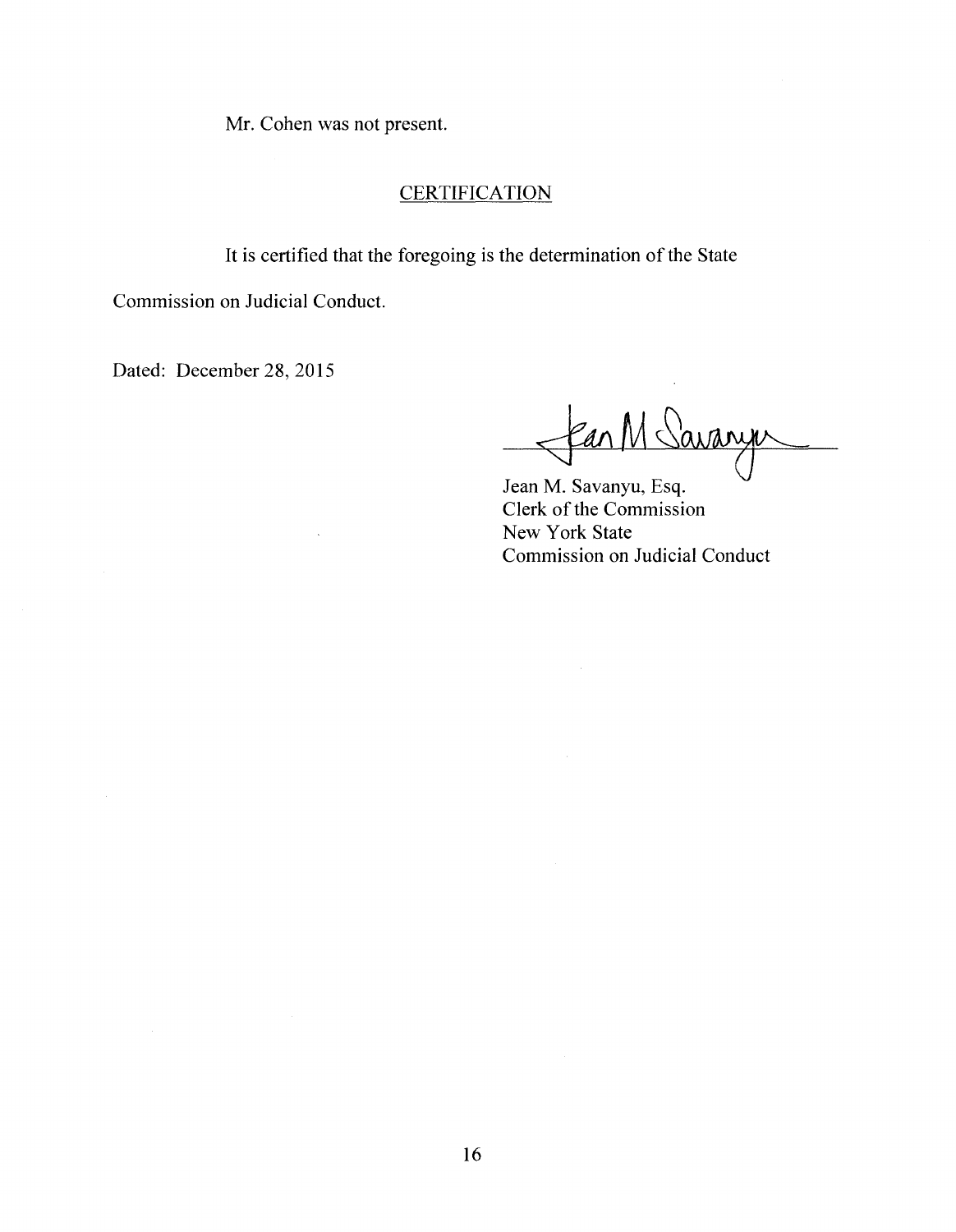# STATE OF NEW YORK COMMISSION ON JUDICIAL CONDUCT

In the Matter of the Proceeding Pursuant to Section 44, subdivision 4, of the Judiciary Law in Relation to

CARL J. LANDICINO,

a Justice of the Supreme Court, 2nd Judicial District, Kings County.

**CONCURRING OPINION BY MR. BELLUCK, WHICH MR. EMERY AND JUDGE WEINSTEIN JOIN** 

As I have noted in previous disciplinary cases involving alcohol-related driving offenses, I believe that the Commission's past decisions for such behavior have been unduly lenient given the serious consequences of drunk driving. *See Matter of Maney.* 2011 NYSCJC Annual Report 106; *Matter of Burke,* 2010 NYSCJC Annual Report 110. I have stated before, and still believe, that in most circumstances drunk driving should lead to removal, particularly where there are aggravating factors. Nevertheless, for the reasons set forth below, I respectfully concur that in this case censure is the appropriate result. I write separately to address the circumstances that have persuaded me to vote for censure in this case and to underscore that in future cases involving similar conduct, I may argue strenuously for removal – especially in the absence of a persuasive record demonstrating a judge's acceptance of his or her alcoholism and commitment to rehabilitation.

The conduct presented here - respondent drove drunk, endangered innocent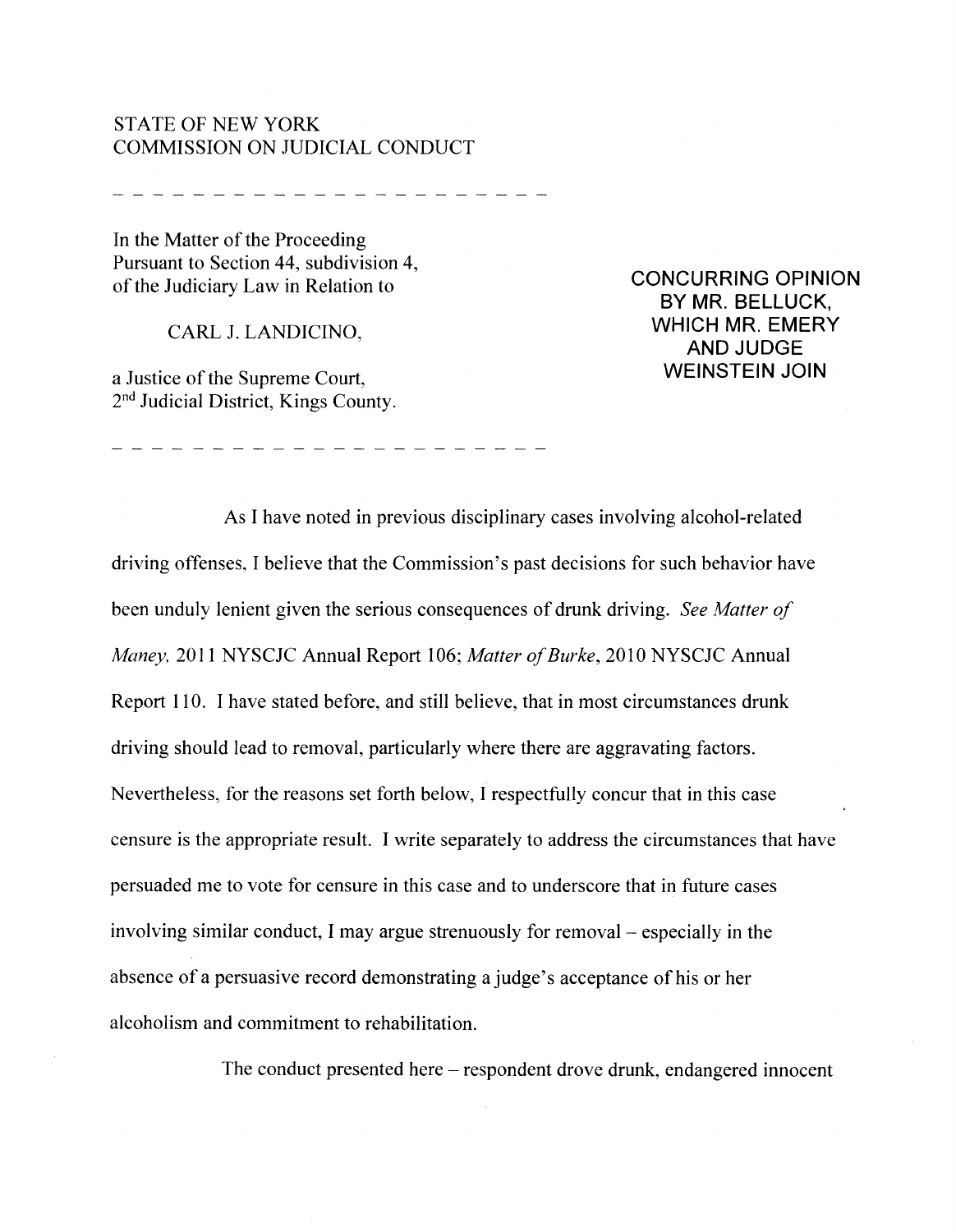victims, asserted his judicial office and engaged in conduct after the incident from which it could be inferred that he was trying to game the system - is unquestionably repugnant and would ordinarily require the sanction of removal. Holding judicial office is not a right, but a privilege that can be forfeited when a judge engages in behavior that is so plainly inconsistent with the high standards of conduct that our society requires both on and off the bench.

Judges hold powerful positions in which they are entrusted to sit in judgment of the conduct of others, including adjudicating and sentencing drunk drivers. In addition, for good reason, they are also highly respected members of their communities. I have the utmost respect for members of the judiciary and have previously written about the increasing workloads and demands being placed on judges. Few positions carry with them a higher level of respect from the legal community and the public. However, no judge is above the law. A judge whose personal behavior flouts the law and puts others at risk of death and serious injury should not be allowed to continue to have the protection and privileges of judicial office.

Despite these considerations, there is compelling mitigation that weighs against the sanction of removal in this case.<sup>1</sup> I give little weight to the majority's

<sup>&</sup>lt;sup>1</sup>The Court of Appeals has underscored that the severity of the sanction imposed for many types of misconduct "depends upon the presence or absence of mitigating and aggravating circumstances" *(Matter of Rater,* 69 NY2d 208, 209 [1987] ["in the absence of any mitigating factors, [such conduct] might very well lead to removal.... On the other hand, if a judge can demonstrate that mitigating circumstances accounted for such failings, such a severe sanction may be unwarranted"]). *See also, e.g., Matter of Edwards,* 67 NY2d 153, 155 (1986) ("as a general rule, intervention in a proceeding in another court should result in removal," but this "should not ... preclud[e] consideration of mitigating factors"); *Matter of Dixon,* 47 NY2d 523, 525 (1979) ("In so deciding [the appropriate sanction] we consider various mitigating factors").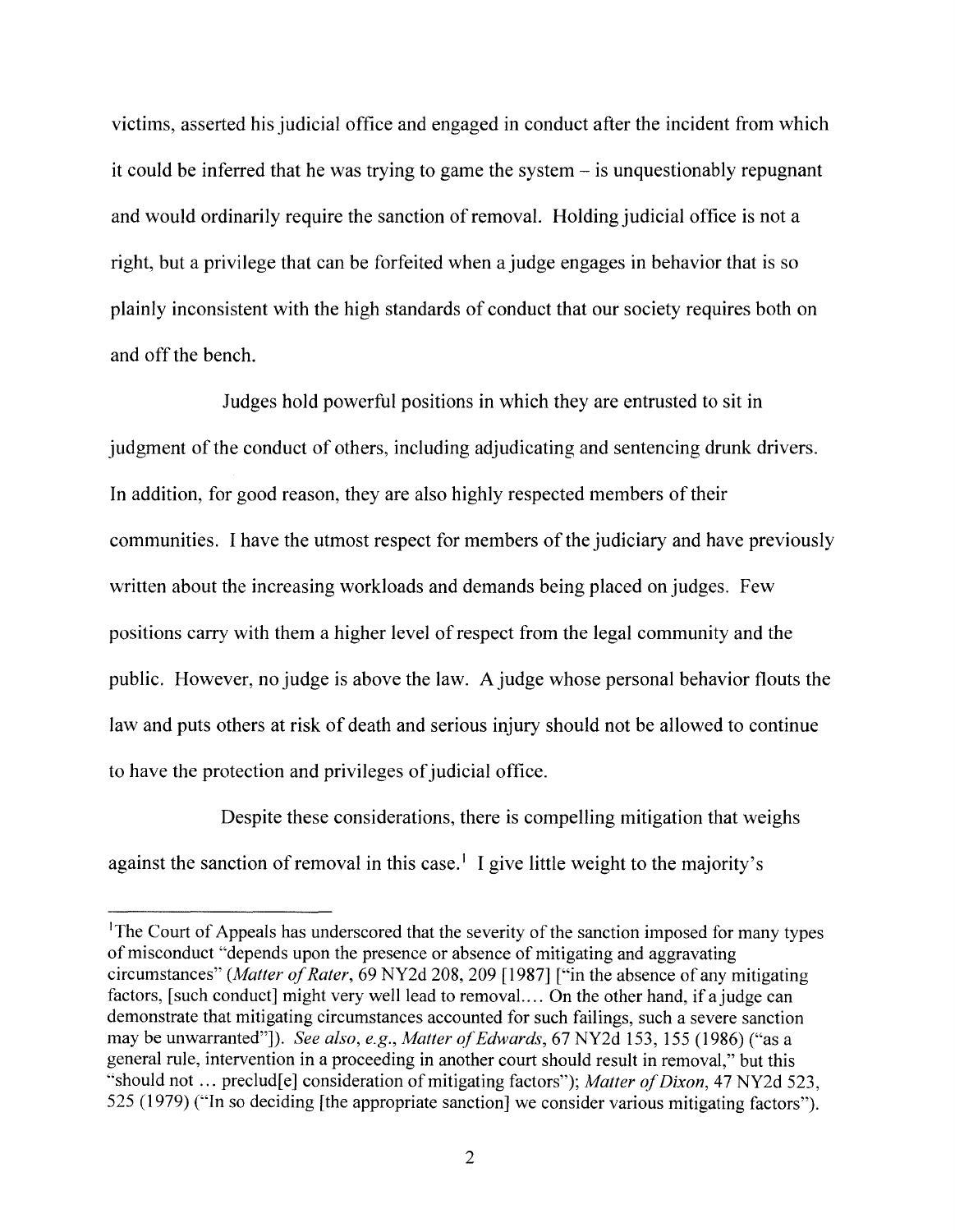findings that respondent has been "cooperative" and "contrite" (Determination, p 15), since cooperation with a Commission inquiry should be expected of every judge, and contrition may be strategic and insincere. What is most compelling – and uncontroverted - is that respondent suffers from the disease of alcoholism and that, in the three years since the incident, he has demonstrated a strong commitment to fighting his disease and helping others similarly afflicted. In that regard, respondent's subsequent behavior, documented at length in the record before us, demonstrates an apparently sincere, determined effort to ensure that his conduct will not be repeated. These efforts, I believe, deserve strong consideration because he has convinced me that his acknowledgment of his alcoholism and commitment to treatment are sincere.

Both Congress and the Legislature of this State have recognized that alcoholism is an illness that must be treated as a serious public health problem (42 USC) §4541[a]; NY Mental Hygiene Law §1.03[13] ["'Alcoholism' means a chronic illness in which the ingestion of alcohol usually results in the further compulsive ingestion of alcohol beyond the control of the sick person to a degree which impairs normal functioning"). It is a disease from which no group in our society, including judges, is exempt.

To be sure, respondent's alcoholism in no way diminishes his responsibility for his terrible behavior, but I believe that his subsequent actions compellingly show that he recognizes the harm that could have come from this episode and thus, that he can continue to serve as a productive member of the bench, the bar and society. As both sides here have acknowledged, while his rehabilitative efforts appear to be succeeding,